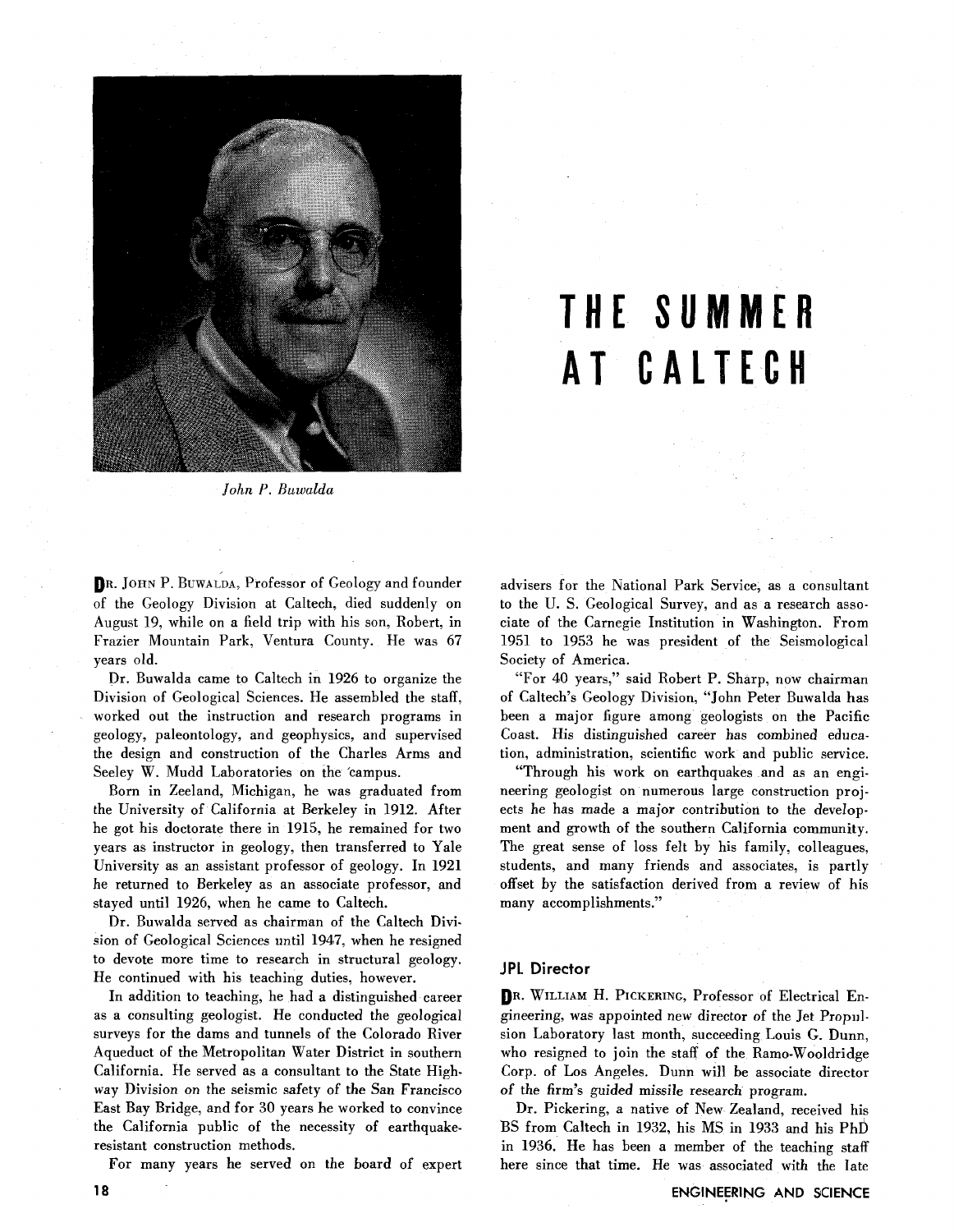Dr. Robert Millikan and Dr. Victor Neher in pioneer cosmic ray studies, and during World War **I1** he served on the Scientific Advisory Board of the U. S. Air Force. He joined the Jet Propulsion Laboratory staff in 1944 as a section chief, and in 1951 was appointed chief of the Guided Missile Electronics Division.

Dr. Dunn, also a Caltech graduate (BS '36, MS '37, MS '38, PhD '40) became director of the Jet Propulsion Laboratory in 1945, having served previously as a member of the faculty of Caltech's Guggenheim Aeronautics Laboratory.

John J. Burke, still another Caltech graduate (BS '46) has succeeded Dr. Pickering as chief of JPL's Guided Missile Electronics Division. He came to the Lab in 1948 as a research engineer, and had been serving as section chief of Component Developments.

#### **New Trustees**

**THREE NEW MEMBERS** were elected to the Institute Board of Trustees last month: Robert L. Minckler, President of the General Petroleum Corporation; Alden G. Roach, President of the Columbia-Geneva Steel and Consolidated Western Steel Divisions of the United States Steel



**CONTINUED ON PAGE 20** *William H. Pickering, new Director of JPL* 



# GOING UP

*Construction is now under way on the two latest additions to the Caltech campus-the Norman Church Laboratory of Chemical Biology (left) and the Scott Brown Gymnasium. The gym is scheduled for completion by mid-December, in time for the opening of the basketball season. The adjoining Alumni Swimming Pool should be finished by January. The Church Laboratory will be ready for occupancy next summer.* 



**OCTOBER, 1954**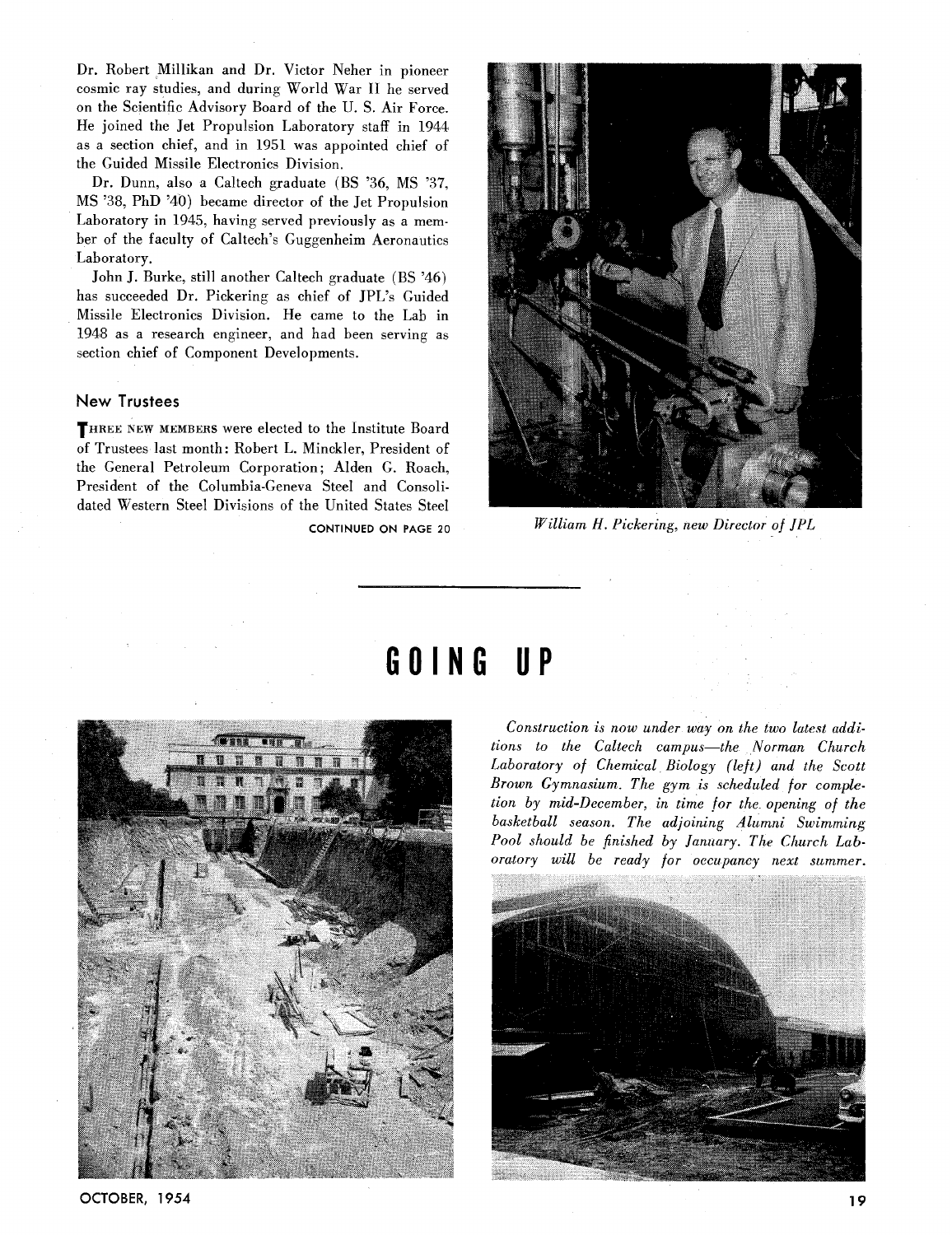Corporation; and Howard *G.* Vesper, Vice President of the Standard Oil Company of California.

Mr. Minckler, a native of Minneapolis, and an alumnus of the University of Washington, has been associated with the General Petroleum Corporation since 1924. Following wartime service as Director of Petroleum Supply of the Petroleum Administration for War, he returned to General Petroleum and became president of the company in 1948. He also serves as director of the Western Oil and Ga& Association. director **of** the American Petroleum Institute and as a member of the National Industrial Conference Board. He is active in southern California community affairs and since 1948 has been a member of the California Institute Associates. serving as a director of that group since early this year.

Mr. Roach. a native of St. Louis. and a civil engineering graduate of the University of Illinois. has been in the steel business for 28 years. He was associated with the Union Iron Works of Los Angeles which in 1929 merged with two other steel fabricators to become Consolidated Steel Corporation. In 1941 he became president of this company which, on acquiring Western Pipe and Steel. became Consolidated Western Steel Corporation. When the United States Steel Corporation acquired Consolidated in 1948. Mr. Roach was named president of the Columbia Steel Company in addition to continuing as president of Consolidated Western. Mr. Roach lias been a member **of** the California Institute Associates since 1952.

Mr. Vesper has been with the Standard Oil Company of California ever since he was graduated from Caltech with a BS degree in Chemical Engineering in 1922. (He is the second alumnus of the Institute to become a trustee-Arnold O. Beckman, PhD '28, having been elected to the Board in 1953.) In 1938 Mr. Vesper became manager of Standard's sales of lubricating products. Later as manager of gasoline, Diesel fuel and fuel oil sales, he was responsible for most of Standard's supplies of these products to both civilians and the military during the war years. Mr. Vesper was elected to his present position in 1952. He served for several years as a civilian consultant to the work of the former Research and Development Board of the Department of Defense. and until recently had served in the same capacity to the Assistant Secretary of Defense. He is currently president of the Industrial Research Institute, Inc.. a member of the Board of Directors of the Atomic Industrial Forum. Tnc.. and a member of the Permanent Council of the Fourth World Petroleum Council.

#### Wedding

EARNEST C. WATSON, Professor of Physics and Dean of the Faculty, now on his first extended leave from Caltech in 35 years, is to be married this month to Miss Jane Werner of New York. The wedding will take place in Scotland. and the Watsons will return to Pasadena sometime in November,

### Caltech's 3-2 Plan

REED COLLEGE of Portland, Oregon, has entered a co-opcrative "3-2 plan"' with Calteeh. whereby recommended students from Reed will be admitted to Caltech as juniors after three years of study in an agreed-upon program. After the student successfully completes two years at Caltech. he will be awarded the bachelor of arts degree hy Reed and the bachelor of science degree by Caltech,

Four liberal arts colleges are now cooperating with Caltech in this plan-Reed. Occidental, Pomona, and Whitman College in Walla Walla, Washington. The plan may be extended to other schools if it works out to the mutual benefit of the students and colleges in volved in this initial trial period.

#### News Bureau

MR. JAMES R. MILLER was appointed Director of the Institute News Bureau this summer. A graduate of Trinity College, Hartford, Connecticut, Mr. Miller has worked on the editorial staffs of *The Literary Dipst, Scribner's Magazine* and *Look Magazine.* From 1942 to 1945 he served in the *Navy* as Anti-Submarine-Warfare officer on a destroyer-escort. In the years since the war, he has worked as a free-lance writer, as a staff writer for **This** *Wrek Maguzine.* and has done general public relations and publicity on industrial accounts for the public relations office of Vernon Pope. New York City.

# New Faculty

WEW MEMBERS of the Institute's Staff of Instruction and Research for 1954-55 include:

JOHN R. PELLAM, Professor of Physics, and an outstanding investigator in the field of low temperature physics. Dr. Pellam, who was chief of the Cryogenic Physics Section of the National Bureau of Standards, is noted for his studies of liquid helium, which he has carried close to absolute zero. He was graduated from the Massachusetts Institute of Technology in 1940 and received his PhD there in 1947.

ROGER W. SPERRY, Professor of Psychology, who comes to Caltech from the University of Chicago and the National Institutes of Health at Bethesda, Maryland, where he has held a joint appointment as research associate in psychology and chief of the Development Neurology Section **at** the National Institute of Neurological Diseases and Blindness. Dr. Sperry studied at Oberlin College, and received his PhD from the University of Chicago in 1941.

GEORGE P. MAYHEW, Assistant Professor of English and Master of the Student Houses. A Harvard graduate, Mayhew also received the MA and PhD degrees in  $E_{\text{H}g}$ . lish language and literature there. Before coming to Caltech, he served as Assistant Dean and as Assistant to the Dean of Admissions at Harvard.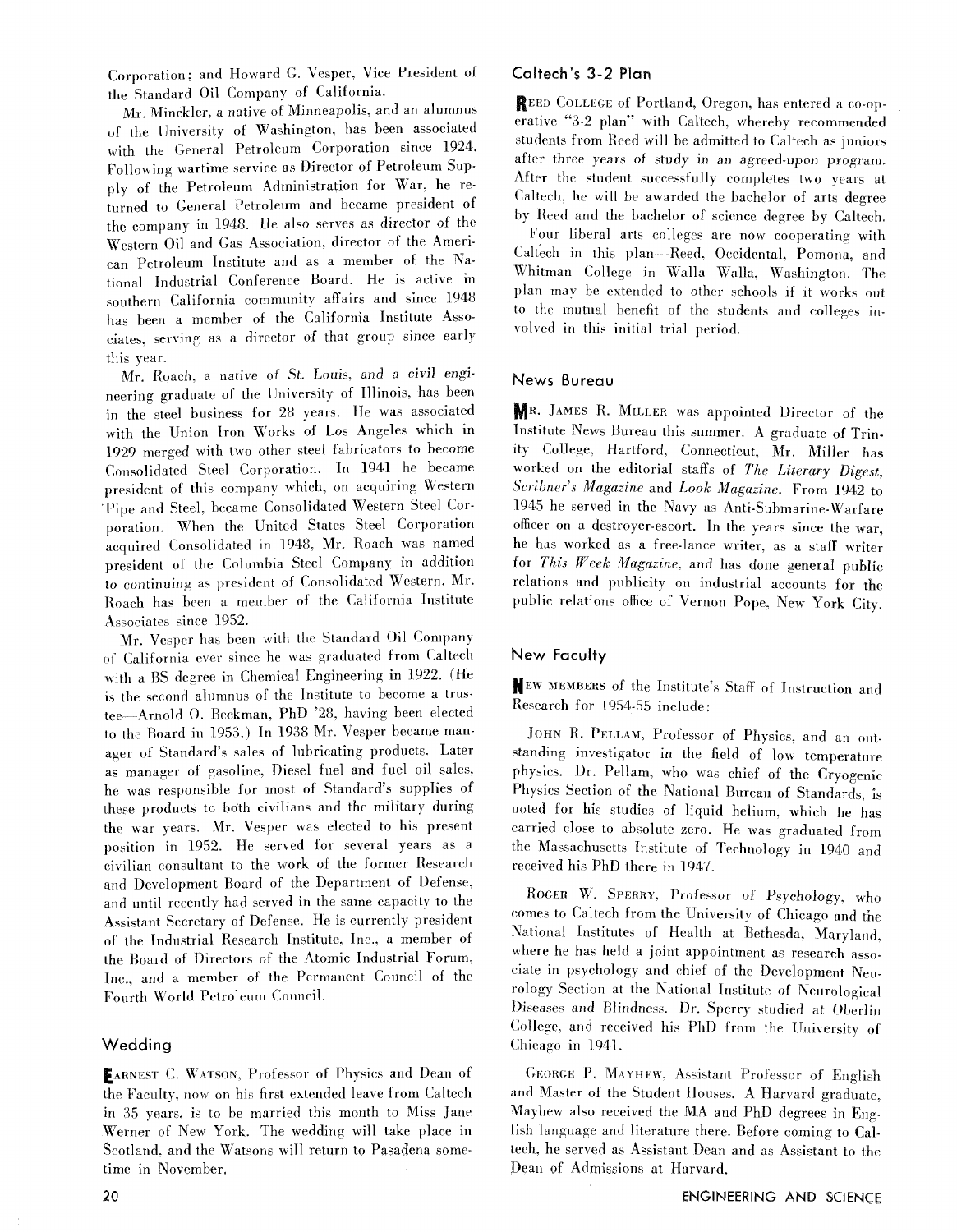

*John R. Pellam* 



*James R. Miller* 



Lt. Col. Lyle F. Johnston



Roger W. Sperry

**NEW** FACES

George P. Mayhew

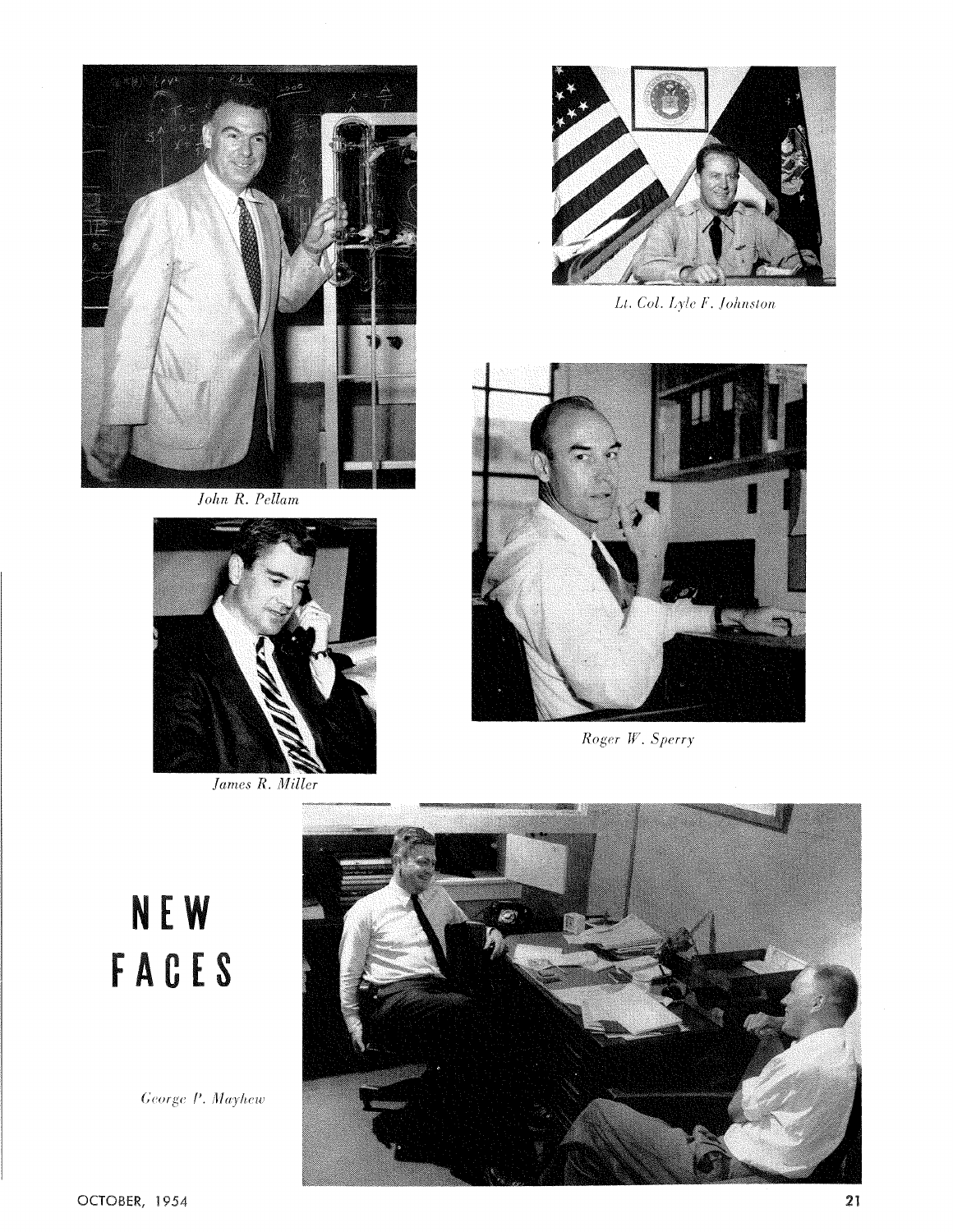ALLEN LEIN, Visiting Professor of Chemistry, on leave of absence from Northwestern University Medical School, where he is Associate Professor of Physiology. He will be working with Dr. Linus Pauling on problems of the application of chemistry to biology and physiology.

ERIK HALLEN, Visiting Professor of Electrical Engineering, will continue his research in the field of classical electromagnetic theory while here at Caltech. He is on leave of absence from the Royal Institute of Technology in Stockholm, Sweden.

LYLE F. JOHNSTON, Lt. Col., USAF, will be Professor of Air Science and Commandant of the Air Force ROTC at Caltech, succeeding Lt. Colonel Arthur Small.

ARTHUR L. GREY, Assistant Professor of Economics. on a two-year appointment.

EUGENIE CALABI, Assistant Professor of Mathematics. on a one-year leave from Louisiana State University.

EDWARD P. CLANCY, Research Associate in Physics, on a one-year leave from Mt. Holyoke, where he is Associate Professor of Physics and Department Chairman.

#### **Honors and Awards**

MORMAN R. DAVIDSON, Associate Professor of Chemistry, has been chosen 1954 recipient of the California Section Award of the American Chemical Society.

The award is made annually to a young chemist living in one of the 11 western states, who has done his major work in the West. The award, a gold medal, will be presented to Dr. Davidson at a dinner to be held October 11 in the San Francisco Bay area.

Professor Davidson is to be recognized specifically for his investigations of the rates of very fast chemical reactions. This study, which has been his major re-



Norman R. Davidson, 1954 winner of the California Section Award of the American Chemical Society



Ernest H. Swift, named recipient of the 1955 Fisher Award of the American Chemical Society.